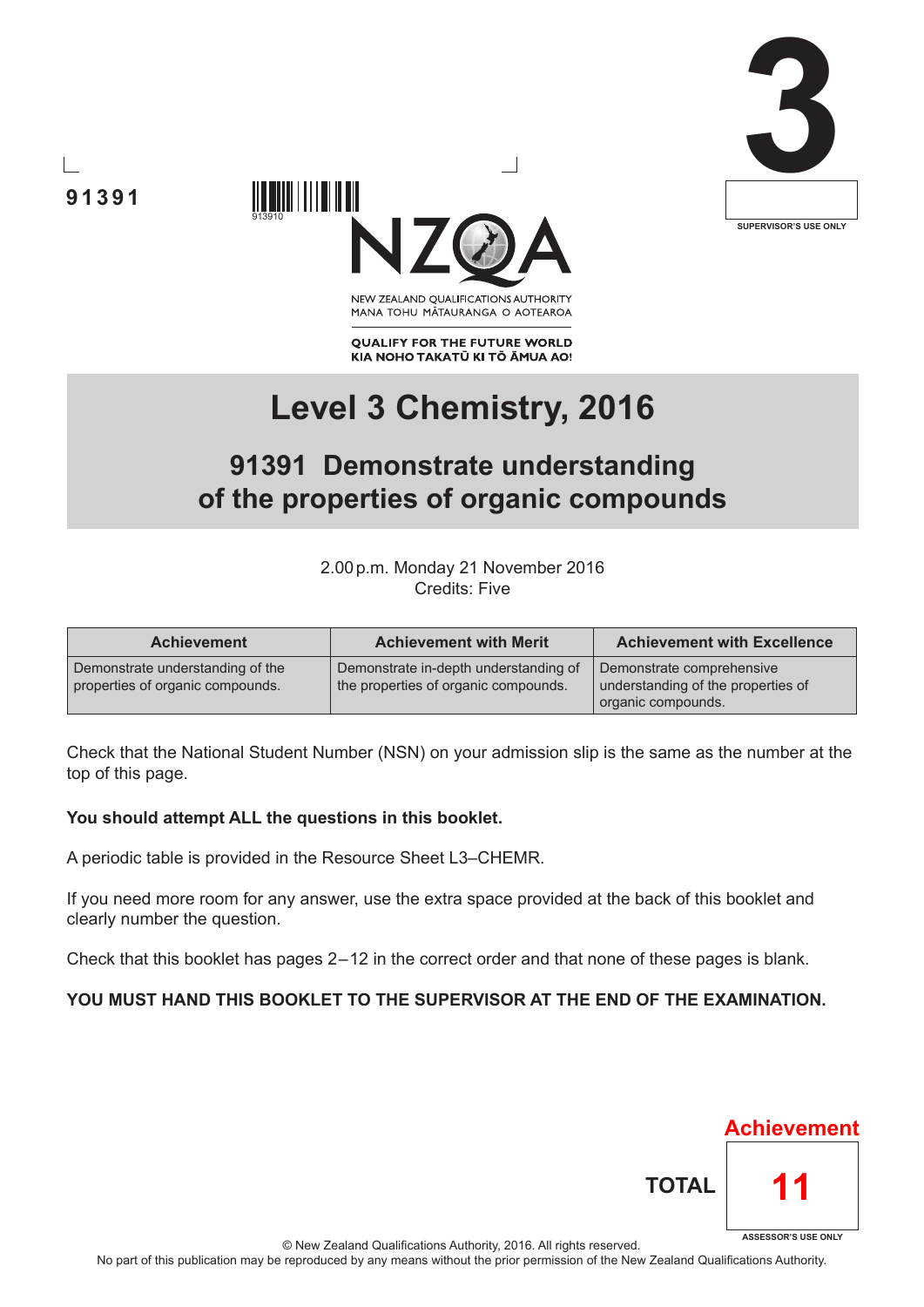# **QUESTION ONE**

Complete the table below by drawing the structural formula for the named compounds.  $(a)$ 

| <b>IUPAC</b> systematic name | <b>Structural Formula</b>                    |  |  |
|------------------------------|----------------------------------------------|--|--|
| butylethanoate               | $45 - C2 / C$<br>CHz - CHz - CHz - CHz - CHz |  |  |
| 2-hydroxybutanal             | $H_3 C = CH_2 - CH - CH$                     |  |  |
| ethanamide                   |                                              |  |  |

The structure of amoxycillin is given below. It is an antibiotic used in the treatment of  $(b)$ bacterial infections.



Name the four different functional groups circled within the amoxycillin molecule above.

|   | cavboxyi |                         | AMINE             |
|---|----------|-------------------------|-------------------|
| 3 | Amide    | $\overline{\mathbf{4}}$ | I cavboxylic acid |

ASSESSOR'S<br>USE ONLY

U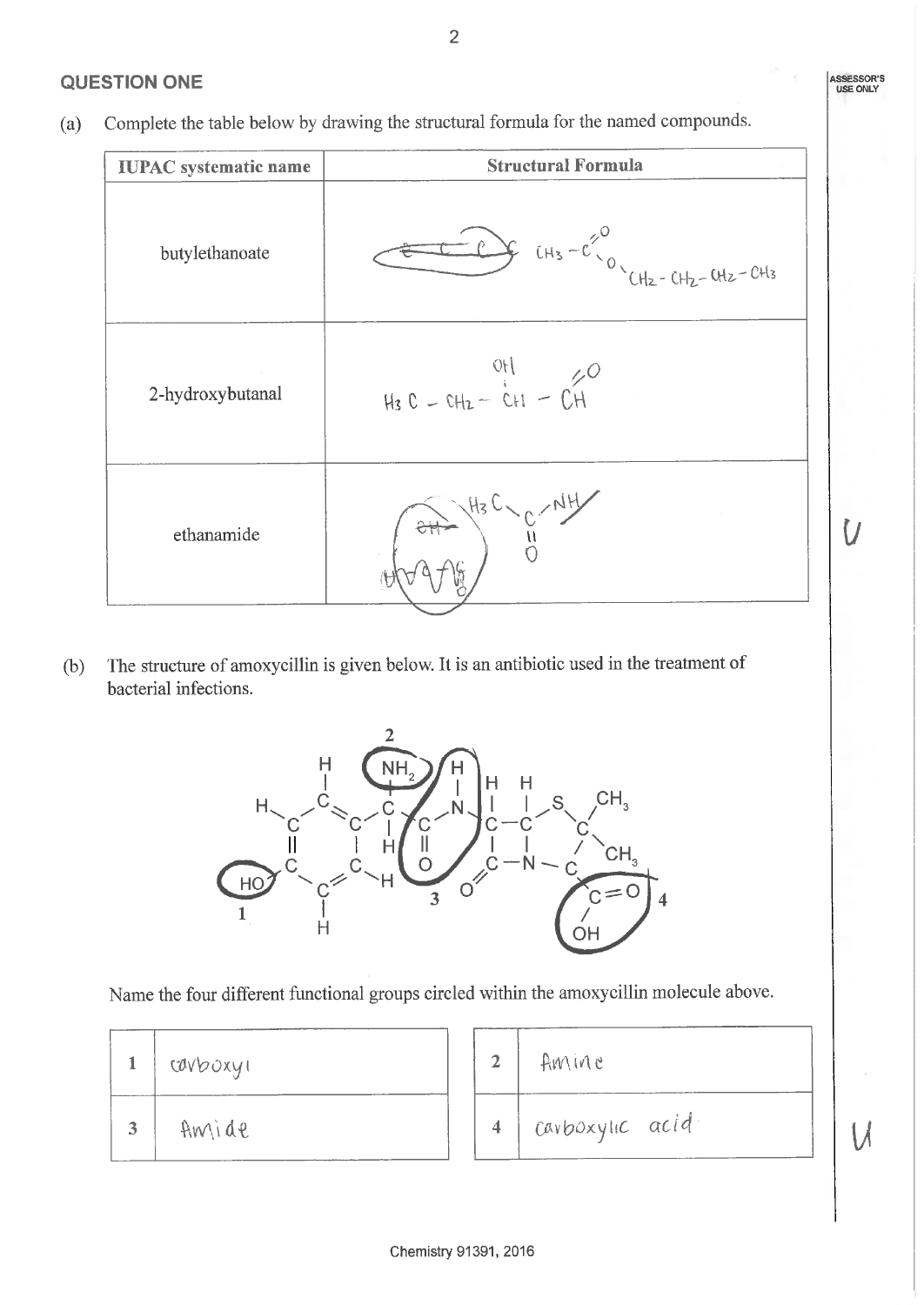Glycine, alanine, and serine are three amino acids shown below.  $(c)$ 



Draw the 3-D structures of the enantiomers (optical isomers) of serine in the boxes  $(i)$ below.



Circle the amino acid below which does NOT display optical isomerism:  $(ii)$ 



Explain your answer.

I For an optical isomer to exist it must contain a chiral carbon. A entral carbon is has four different aloms/groups of aloms attached to it. Glycine does not contain a  $chiai$   $carber.$ 

**ASSESSOR'S**<br>USE ONLY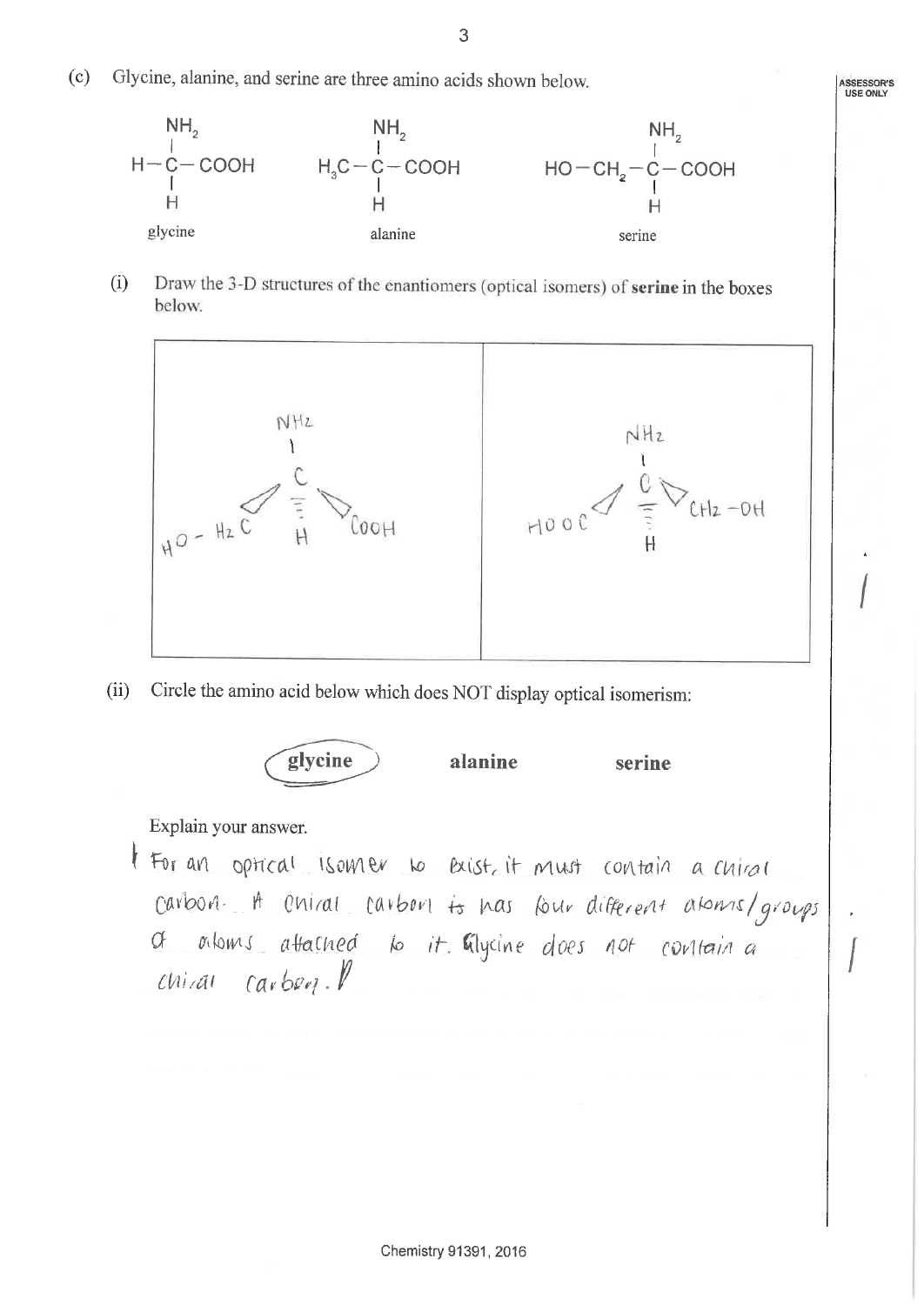ASSESSOR'S (iii) Draw the two possible dipeptides formed from the amino acids glycine and alanine.  $NHZ$  $-2$   $-14h$ <br> $-6$   $-6$   $-16$ <br> $-6$   $-6$   $-6$  $\Omega$  $NH_2$  $\frac{0}{11}$  $C - C$  - $\mathcal{H}$  $\mathcal H$  $H$ ö  $H$  $H$  $H$ (iv) Name the type of reaction that occurred when the dipeptides formed in (iii) above. Condensation b Explain your choice. In the reaction looth a large morecure (the amino acid) and a small molecule (H2O) are produced. / Draw the products of an acidic hydrolysis for ONE of the dipeptides from (iii) above.  $(v)$ Explain why these products are formed.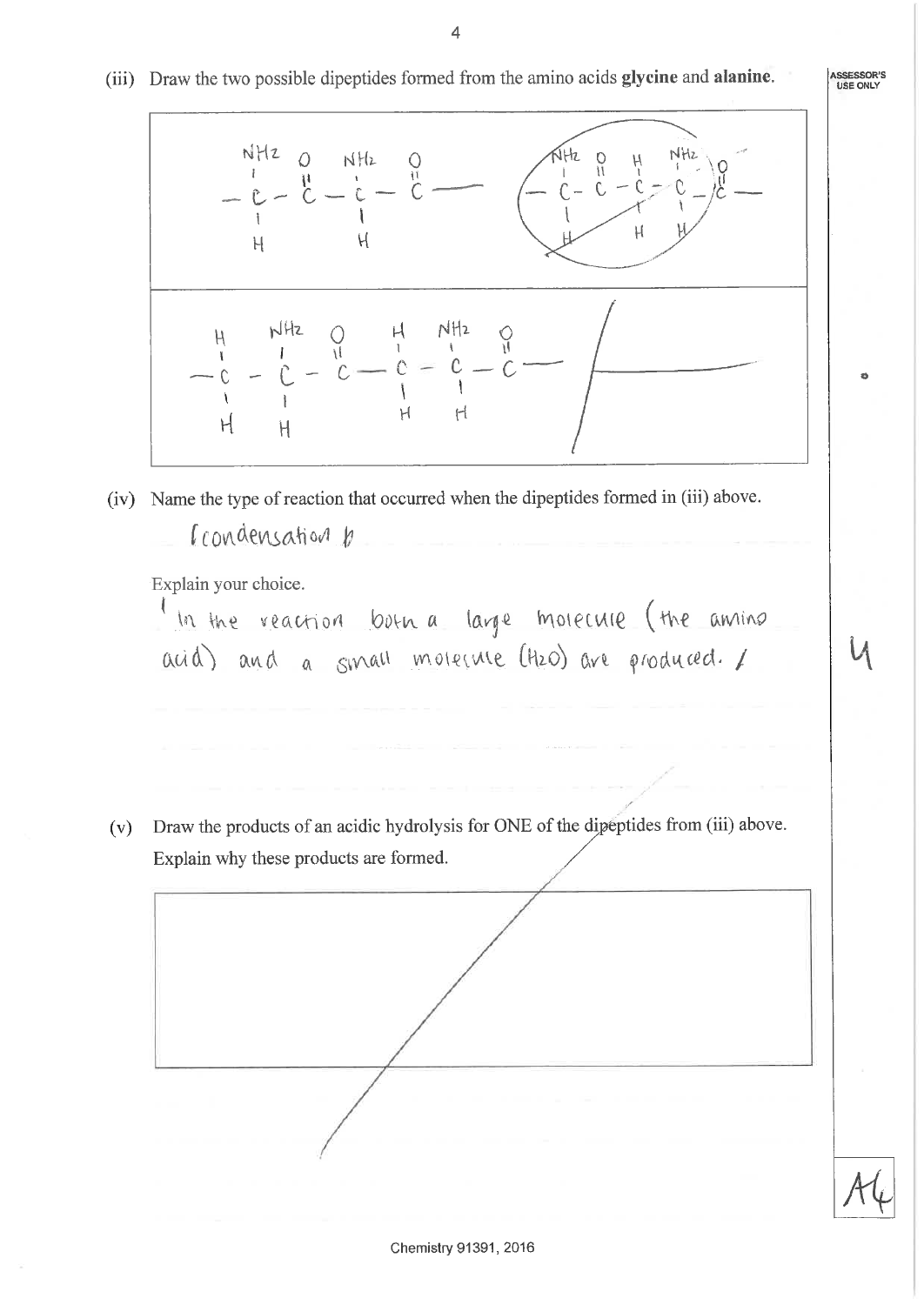## **QUESTION TWO**

What reagent can be used to reduce aldehydes and ketones?  $(a)$  $(i)$ 

 $N$ a $B$ H+ /

For the reduction of pentanal and pentan-2-one, draw the structure of the organic  $(ii)$ product formed in each case.

Identify the functional group of each product formed.

5

ASSESSOR'S<br>USE ONLY

 $U$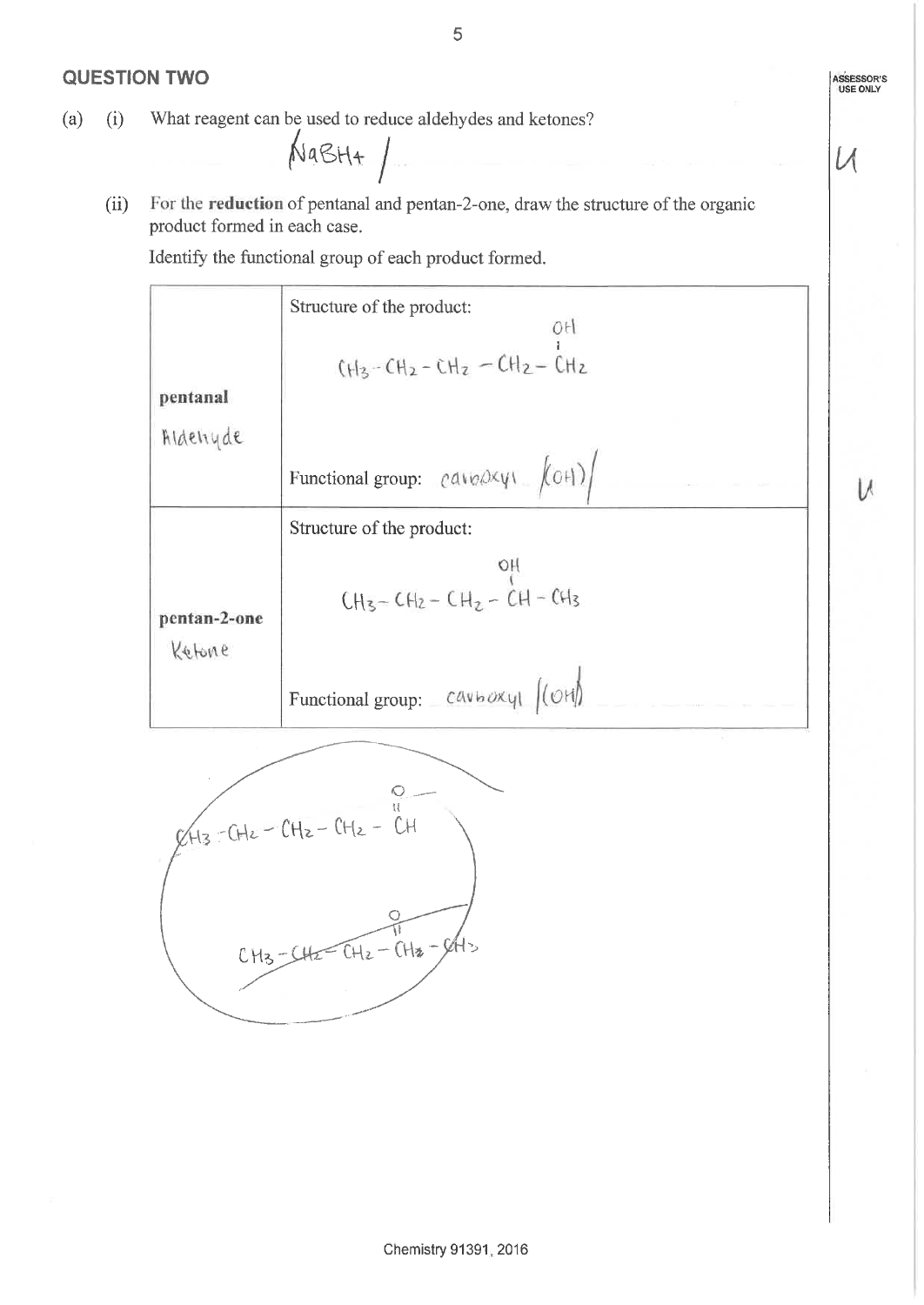- The structures of four different organic substances are shown in the table below.  $(b)$ 
	- $(i)$ Name the organic substances A to D.

| Letter                                                                                                                                                                                                                                                                                                                                                                                     | <b>Structure</b>                                                               | Name               |  |  |
|--------------------------------------------------------------------------------------------------------------------------------------------------------------------------------------------------------------------------------------------------------------------------------------------------------------------------------------------------------------------------------------------|--------------------------------------------------------------------------------|--------------------|--|--|
| $\mathbf{A}$                                                                                                                                                                                                                                                                                                                                                                               | $CH_3CH_2CH_2-NH_2$                                                            | proponamine        |  |  |
| $\, {\bf B}$                                                                                                                                                                                                                                                                                                                                                                               | $CH3CH2-C\left\{\begin{matrix} 1\\  1 \end{matrix}\right\}$                    | propanal           |  |  |
| $\mathbf C$                                                                                                                                                                                                                                                                                                                                                                                | $CH_3CH_2-C\begin{matrix}^{\prime\prime}\\ \cdot\\ \cdot\\ \cdot \end{matrix}$ | propanoyl chloride |  |  |
| $\mathbf{D}% =\mathbf{D}^{T}\mathbf{D}^{T}\mathbf{D}^{T}+\mathbf{D}^{T}\mathbf{D}^{T}+\mathbf{D}^{T}\mathbf{D}^{T}+\mathbf{D}^{T}\mathbf{D}^{T}+\mathbf{D}^{T}\mathbf{D}^{T}+\mathbf{D}^{T}\mathbf{D}^{T}+\mathbf{D}^{T}\mathbf{D}^{T}+\mathbf{D}^{T}\mathbf{D}^{T}+\mathbf{D}^{T}\mathbf{D}^{T}+\mathbf{D}^{T}\mathbf{D}^{T}+\mathbf{D}^{T}\mathbf{D}^{T}+\mathbf{D}^{T}\mathbf{D}^{T}+\$ | $CH3 - \overset{\text{II}}{C} - CH3$                                           | propanone          |  |  |

Chemistry 91391, 2016

6

ASSESSOR'S<br>USE ONLY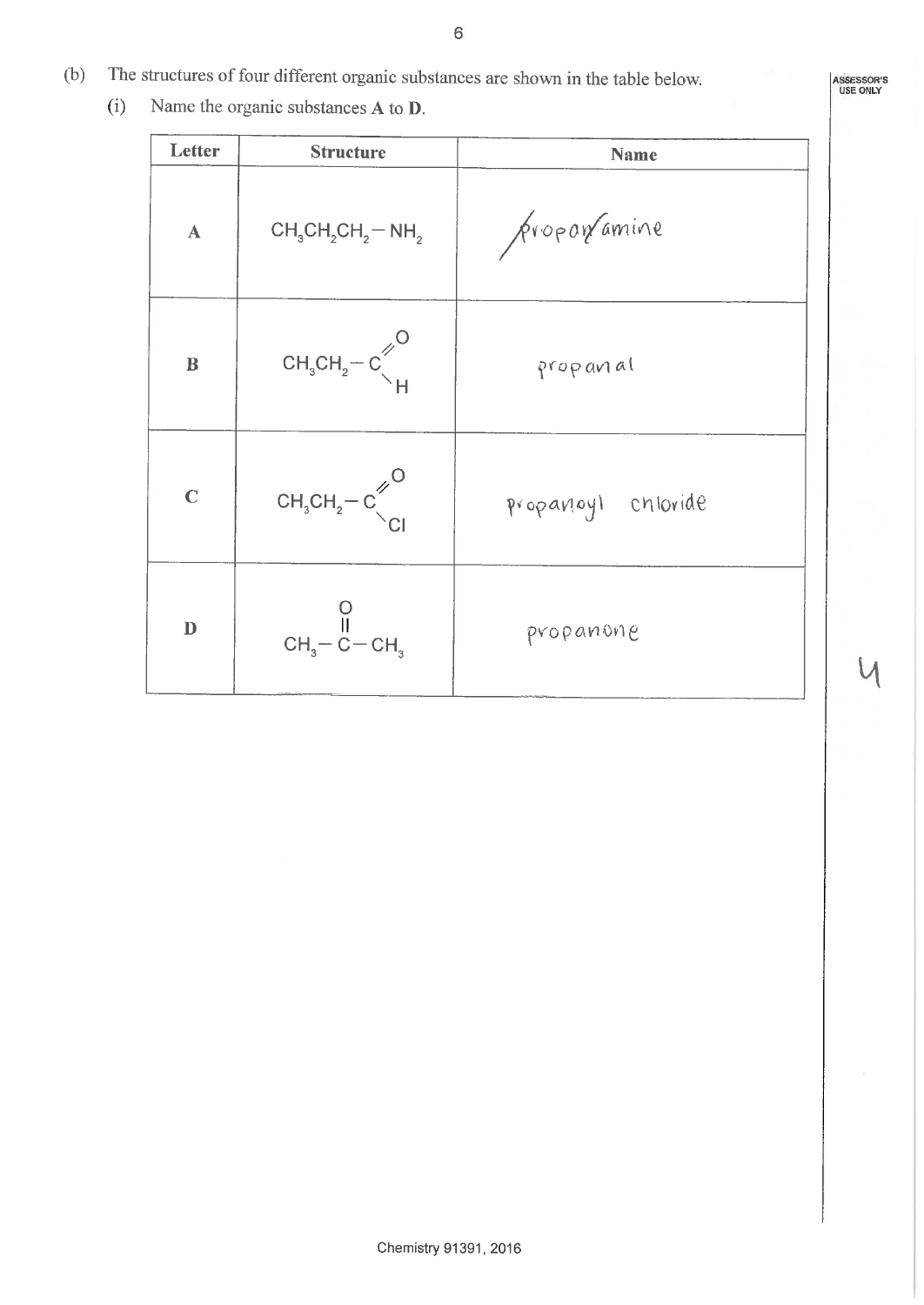Explain how you would identify each of the organic substances, A to D, from the table  $(ii)$ in (b)(i), using only moist litmus paper, water, and Benedict's solution.  $(\widehat{\mu^2} \wedge \widehat{\mu^2})$ In your answer, you should include:

 $\overline{7}$ 

- a description of any tests carried out and any observations you would make
- equations to show the organic products formed, if applicable.

first I would test each (my with moist/litmus paper. liturus would turn blue in substance A as it is The amine and therefore basic. Substance B (the aldehyde)  $\alpha$ n and substance D (the ketone) would not change the litmus. Substance C (the acyl chloride) would react Violently with the water from the (FAD) moist litmus. Bubbles would appear as HCl gas would be produced. Because of its reaction with water, substance C the age chiovides would turn the literary red as it would become acidic.

To distinguish between substance B (the aldenyde) and Substance D (the ketone) I would add Benedict's Solution. Substance B (the aldenyde) would change the blue Benedicts to a brick red colour. The  $0$ ther substances would remain lane.

ASSESSOR'S USE ONLY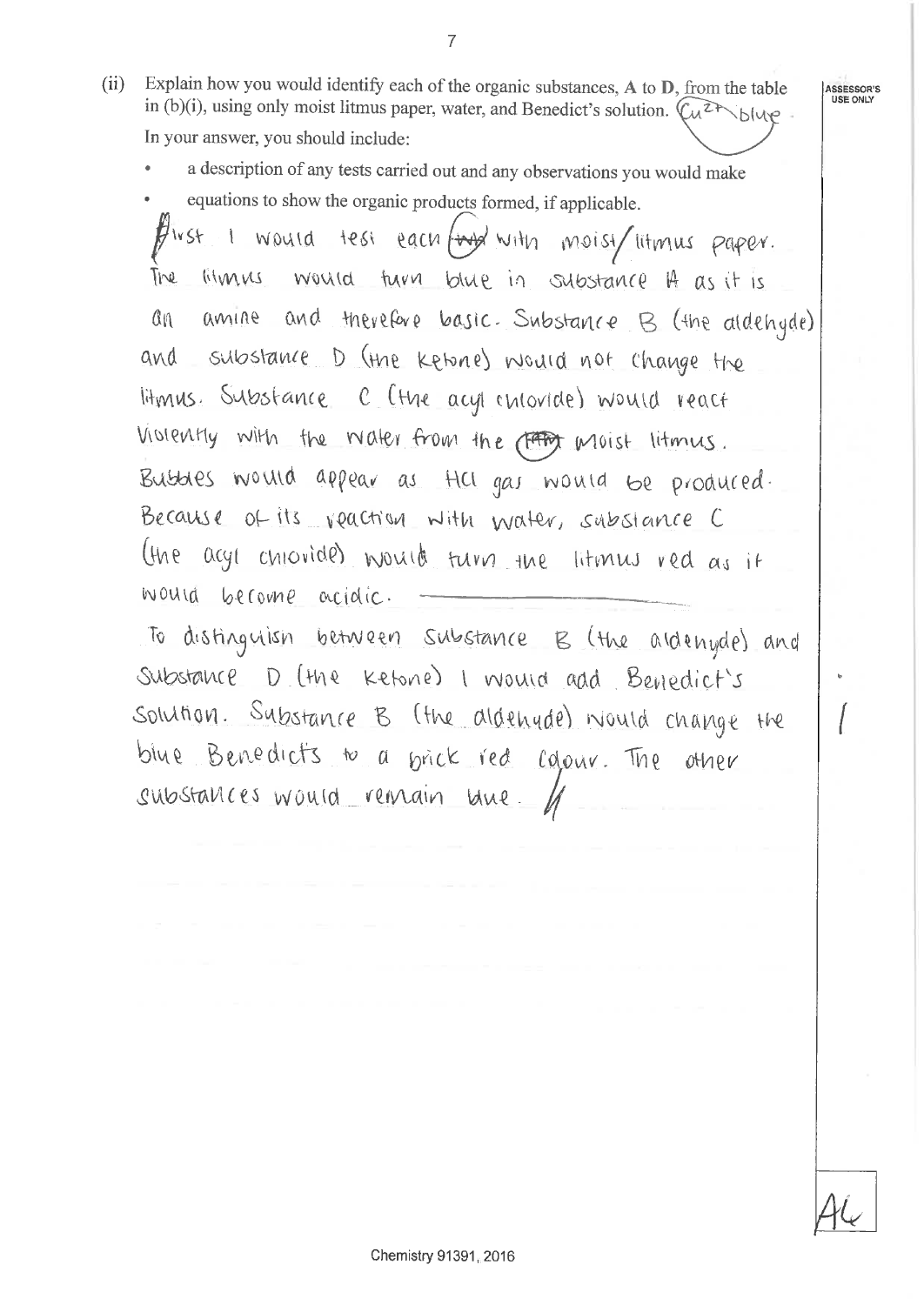### **QUESTION THREE**

Complete the following reaction scheme by drawing organic structures for S1 to S7, and (a) identifying reagents 1 to 3.

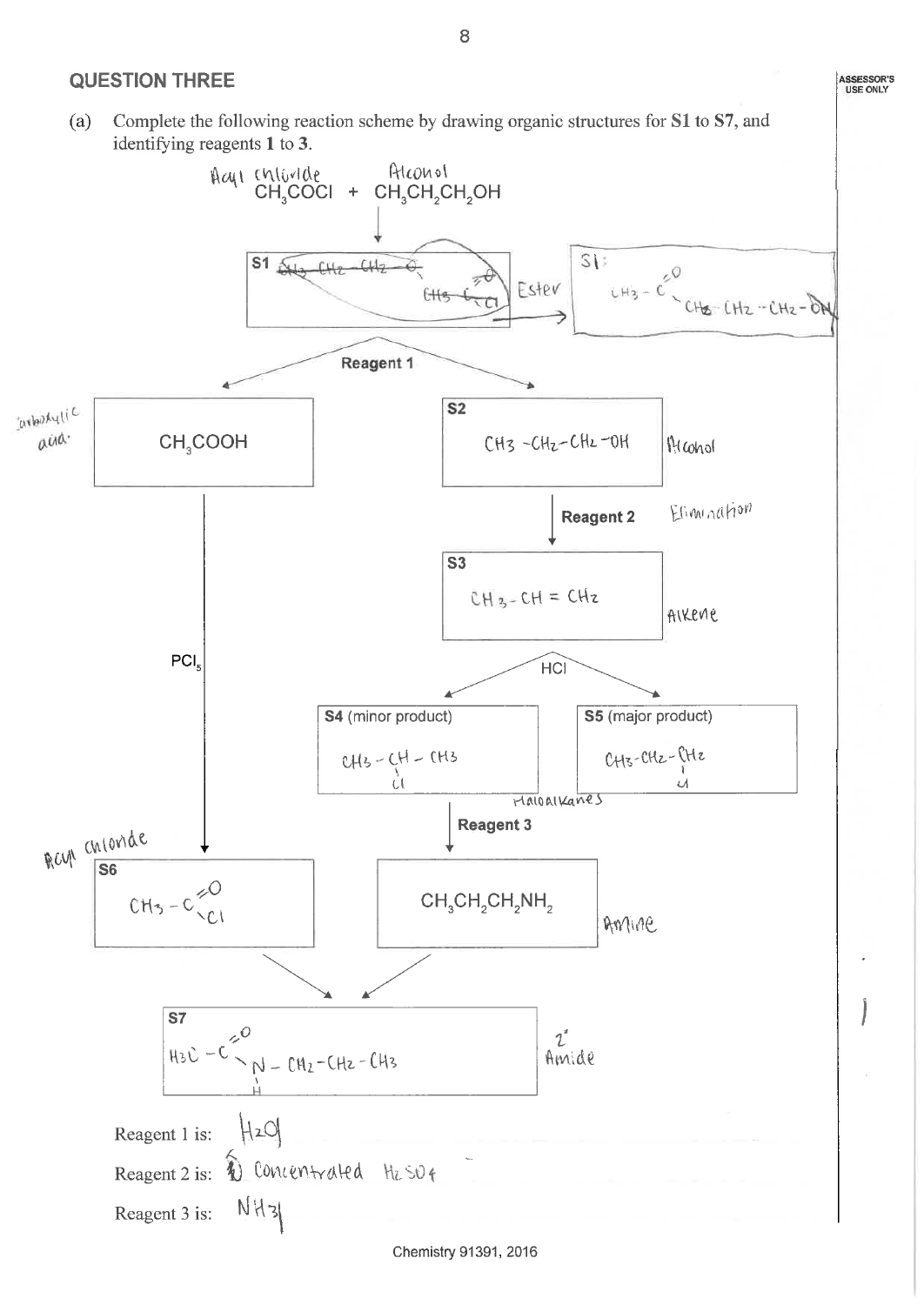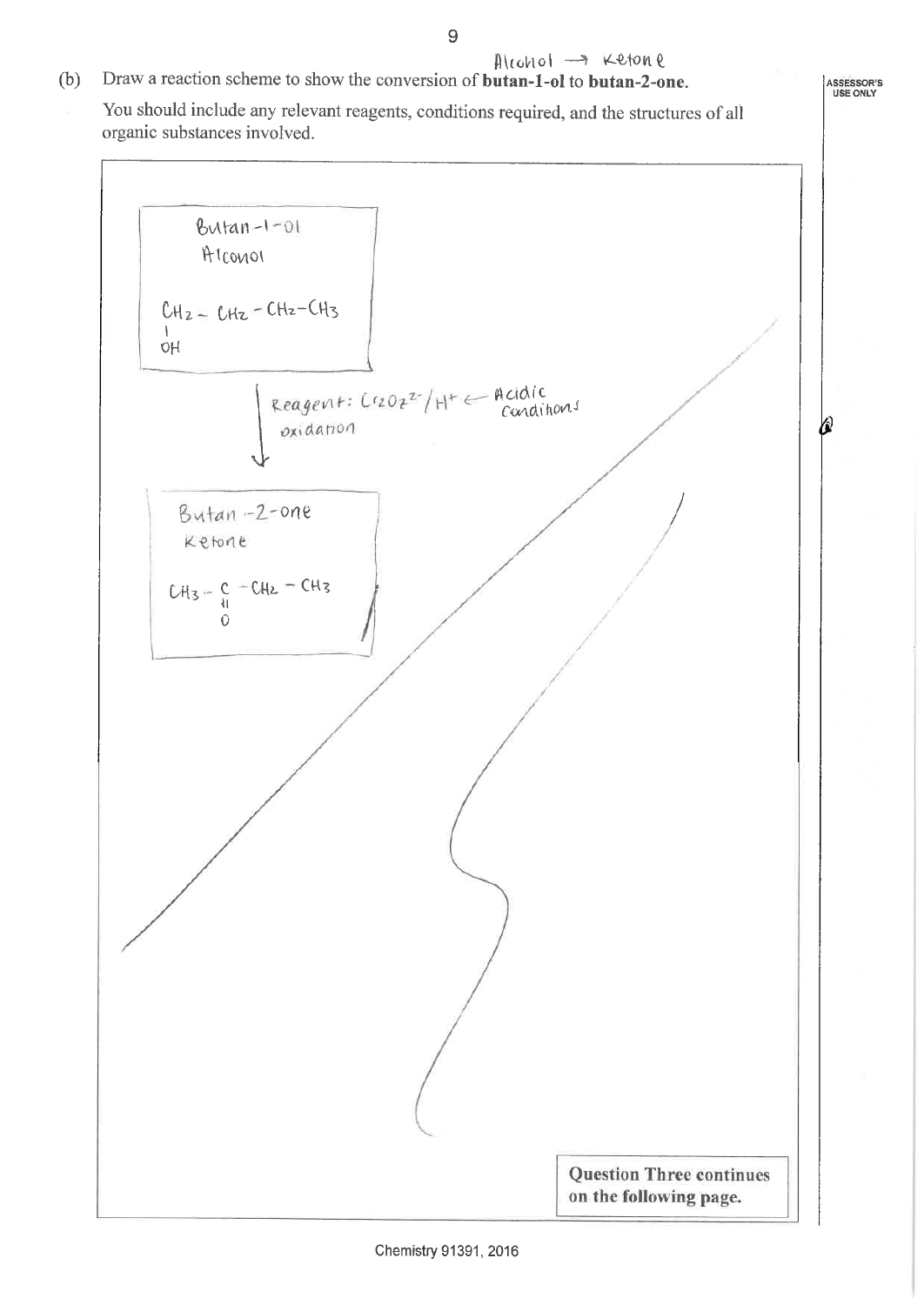A triglyceride found in olive oil has the following structure:  $(c)$ 

CH<sub>2</sub>-
$$
\left\{\n\begin{array}{l}\n\text{CH}_2-\left(\text{OOC}\right)\cdot(\text{CH}_2)_7-\text{CH}=\text{CH}-(\text{CH}_2)_7-\text{CH}_3 \\
\text{CH}-\text{OOC}-(\text{CH}_2)_7-\text{CH}=\text{CH}-(\text{CH}_2)_7-\text{CH}_3\n\end{array}\n\right\}
$$
\n  
\nCH<sub>2</sub>-\text{OOC}-(\text{CH}\_2)\_{14}-\text{CH}\_3

- Put a circle around one of the ester groups in the triglyceride molecule shown above.  $(i)$
- Draw the structural formulae of the products produced by the hydrolysis of this  $(ii)$ triglyceride in basic conditions, using aqueous sodium hydroxide, NaOH.



ASSESSOR'S<br>USE ONLY

 $\mathcal{U}$